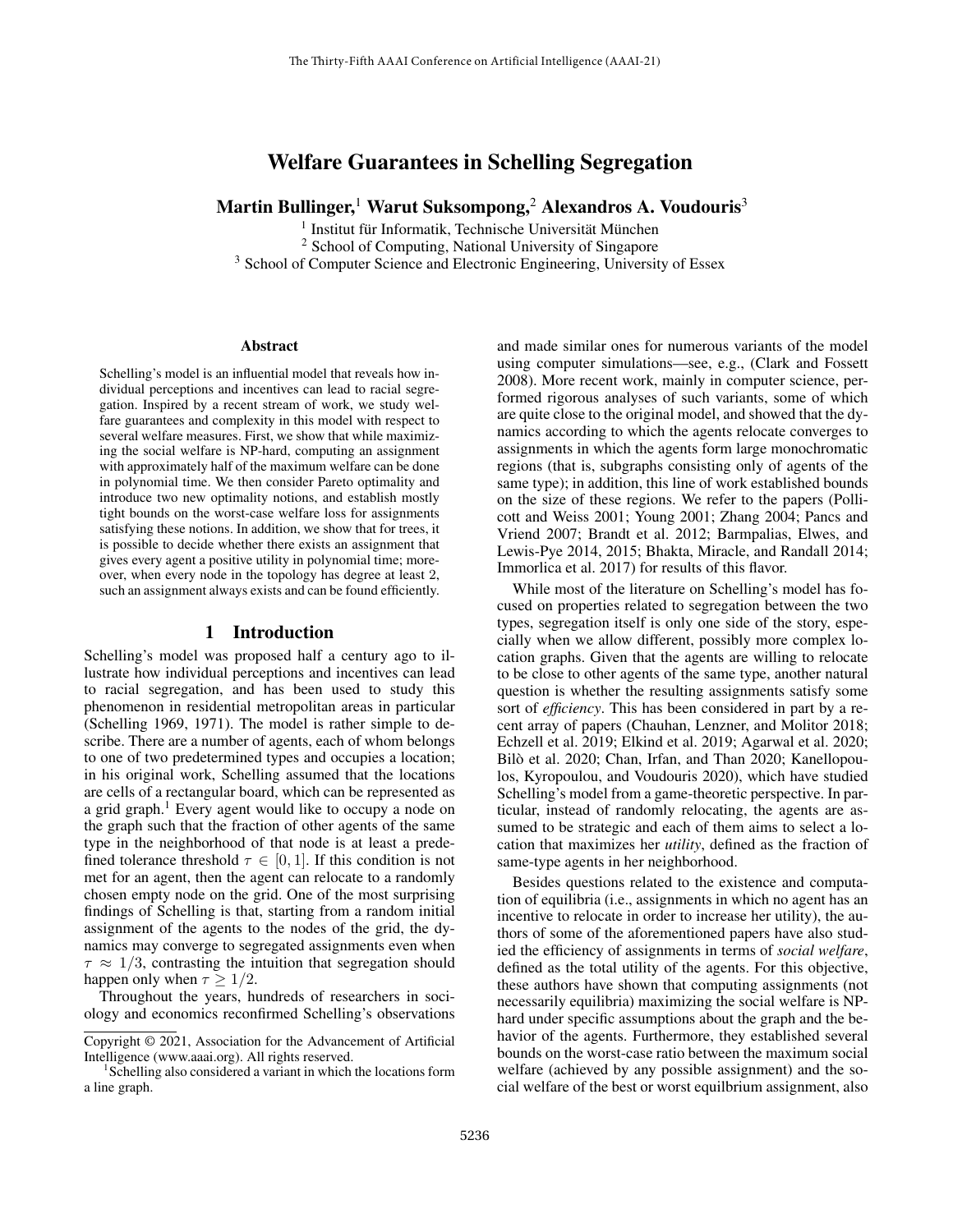known as the *price of stability* (Anshelevich et al. 2008) and the *price of anarchy* (Koutsoupias and Papadimitriou 1999), respectively. These ratios quantify the welfare that is lost due to the agents aiming to maximize their individual utilities rather than their collective welfare.

Inspired by this very recent stream of work, we study welfare guarantees and complexity in Schelling's model, not only with respect to the social welfare, but also to different notions of efficiency, such as Pareto optimality and natural variants of it.

#### 1.1 Our Contribution

Our setting consists of  $n$  agents partitioned into two types, and a location graph known as the *topology*; agents of the same type are "friends", and agents of different types are "enemies". Each agent is assigned to a single node of the graph, and the utility of the agent is defined as the fraction of her friends among the agents in her neighborhood.

We start by considering the social welfare. We show that for any topology and any distribution of the agents into types, there always exists an assignment with social welfare at least  $n/2 - 1$ , and provide a polynomial-time algorithm for computing such an assignment. Since the social welfare never exceeds  $n$ , our algorithm produces an assignment with at least approximately half of the maximum social welfare. We complement this result by showing that maximizing the social welfare is NP-hard, even when the topology is a graph such that the number of nodes is equal to the number of agents. This improves upon previous hardness results of Elkind et al. (2019) and Agarwal et al. (2020) whose reductions use instances with "stubborn agents" (who are assigned to fixed nodes in advance and cannot move), and either a topology with the number of nodes larger than the number of agents, or at least three types of agents instead of just two. These results are presented in Section 3.

Even if an assignment does not maximize the social welfare, it does not mean that the assignment cannot be optimal in other senses. With this is mind, we next turn our attention to different notions of optimality. In particular, we consider the well-known notion of *Pareto optimality* (PO), according to which it should not be possible to improve the utility of an agent without decreasing that of another agent. We also introduce two variants of PO, called *utility-vector optimality* (UVO) and *group-welfare optimality* (GWO), which are particularly appropriate for Schelling's model but may be of interest in other settings as well. Informally, an assignment is UVO if we cannot improve the sorted utility vector of the agents, and GWO if it is not possible to increase the total utility of one type of agents without decreasing that of the other type. We prove several results on these three notions of optimality. First, while UVO and GWO imply PO by definition, we show that they are not implied by each other or by PO. Then, for each  $X \in \{PO, UVO, GWO\}$ , we establish mostly tight bounds on the *price of* X, which is an analogue of the price of anarchy: the price of  $X$  is defined as the worst-case ratio between the maximum social welfare (among all assignments) and the minimum social welfare

among all assignments satisfying  $X<sup>2</sup>$ . These results can be found in Section 4.

Finally, another important measure of efficiency is the number of agents who receive a positive utility in the assignment. Even though only requiring the utility to be nonzero seems minimal, there exist simple instances in which not all of the agents can be guaranteed to obtain a positive utility. We show that for trees, it is possible to decide in polynomial time whether there exists an assignment such that all agents receive a positive utility. In addition, we prove that it is always possible to guarantee a positive utility for at least half of the agents; moreover, when every node in the topology has degree at least 2, there exists an assignment in which all agents receive a positive utility, and such an assignment can be computed in polynomial time. These results are presented in Section 5.

#### 1.2 Related Work

As already mentioned, Schelling's model and its variants have been studied extensively from many different perspectives in several disciplines. For an overview of early work on the model, we refer the reader to (Immorlica et al. 2017).

Most related to our present work are the papers (Elkind et al. 2019; Agarwal et al. 2020; Bilò et al. 2020; Kanellopoulos, Kyropoulou, and Voudouris 2020), which studied game-theoretic and complexity questions related to the social welfare in Schelling games. In particular, Elkind et al. (2019) considered *jump Schelling games* in which there are  $k \geq 2$  types of agents, and the topology is a graph with more nodes than agents so that there are empty nodes to which unhappy agents can jump. They showed that equilibrium assignments do not always exist, proved that computing equilibrium assignments and assignments with social welfare close to  $n$  (the maximum possible) is NP-hard, and bounded the price of anarchy and stability for both general and restricted games.

Later on, Agarwal et al. (2020) considered the complement case of *swap Schelling games* in which the number of nodes in the topology is equal to the number of agents; since there are no empty nodes to which the agents can jump, the agents can increase their utility only by swapping positions pairwise. For this setting, the authors showed results similar to those of Elkind et al. (2019). Bilò et al. (2020) improved some of the price of anarchy bounds of Agarwal et al. (2020), and also studied a variation of the model in which the agents have a restricted view of the topology and can only swap with their neighbors. Finally, Kanellopoulos, Kyropoulou, and Voudouris (2020) investigated the price of anarchy and stability in jump Schelling games, but with a slightly different utility function according to which an agent considers herself as part of her set of neighbors.

The price of Pareto optimality was first considered by Elkind, Fanelli, and Flammini (2020), and implicitly stud-

<sup>2</sup>Note that an analogue of the price of *stability*, where we consider the worst-case ratio between the maximum social welfare and the *maximum* social welfare among assignments satisfying the optimality notion, is uninteresting: for all of the optimality notions we consider, this price is simply 1.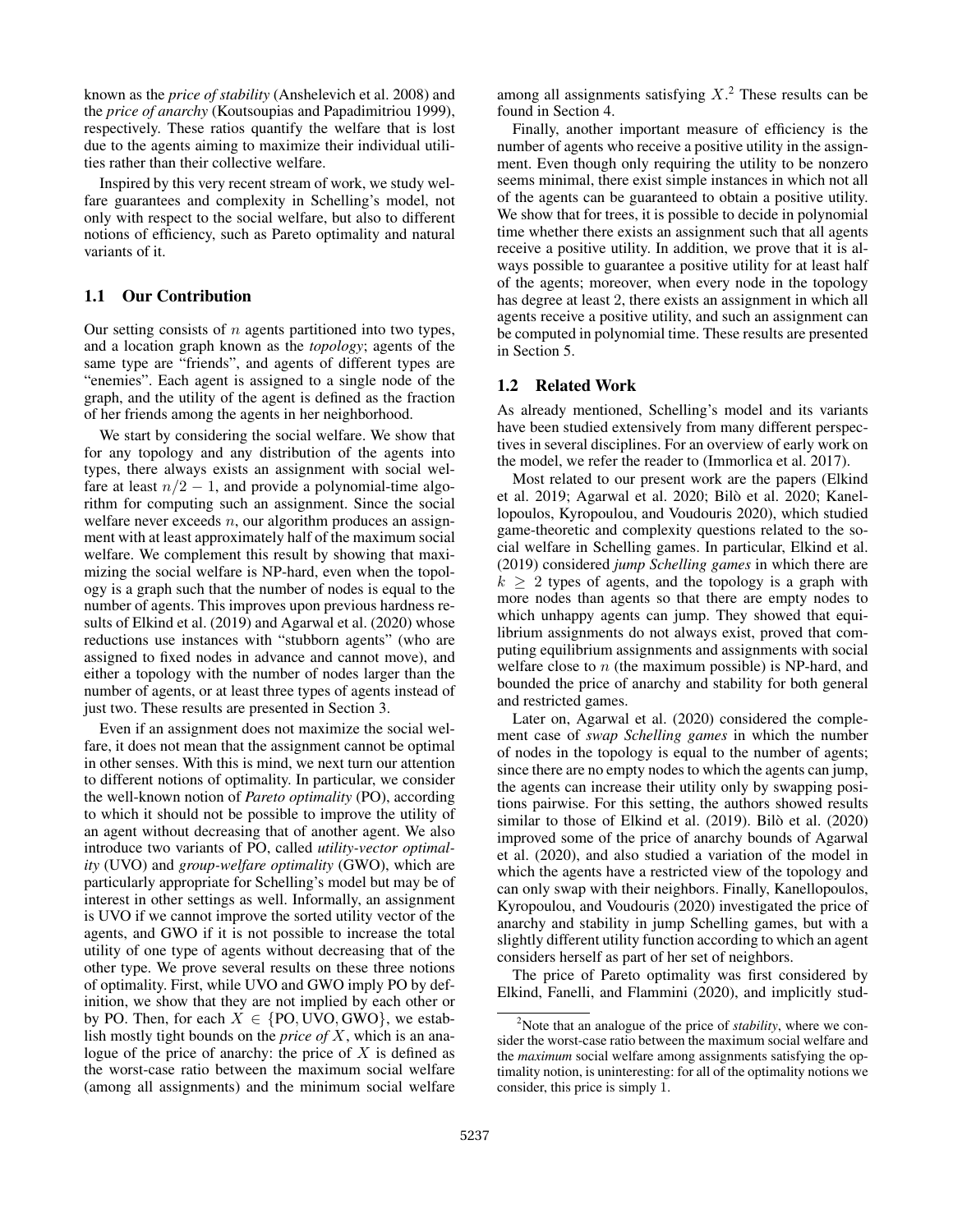ied by Bullinger (2020), in the context of fractional hedonic games, which are closely related to Schelling games. Since Pareto optimality is a fundamental notion in various settings, its price has also been studied in the context of social distance games (Balliu, Flammini, and Olivetti 2017) and fair division (Bei et al. 2019). To the best of our knowledge, this is the first time that Pareto optimality is studied in Schelling's model.

#### 2 Preliminaries

Let  $N = \{1, \ldots, n\}$  be a set of  $n \geq 2$  *agents*. The agents are partitioned into two different *types* (or *colors*), red and blue. Denote by  $r$  and  $b$  the number of red and blue agents, respectively; we have  $r + b = n$ . The distribution of agents into types is called *balanced* if  $|r - b| \leq 1$ . We say that two agents  $i, j \in N$ ,  $i \neq j$ , are *friends* if i and j are of the same type; otherwise we say that they are *enemies*. For each  $i \in N$ , we denote the set of all friends of agent i by  $F(i)$ .

A *topology* is a simple connected undirected graph  $G =$  $(V, E)$ , where  $V = \{v_1, \ldots, v_t\}$ . Each agent in N has to select a node of this graph so that there are no collisions. A tuple  $I = (N, G)$  is called a *Schelling instance*. Given a set of agents N and a topology  $G = (V, E)$  with  $|V| \ge n$ , an *assignment* is a vector  $\mathbf{v} = (v(1), \dots, v(n)) \in V^n$  such that  $v(i) \neq v(j)$  for all  $i, j \in N$  such that  $i \neq j$ ; here,  $v(i)$ is the node of the topology where agent  $i$  is positioned. A node  $v \in V$  is *occupied* by agent i if  $v = v(i)$ . For a given assignment v and an agent  $i \in N$ , let  $N_i(\mathbf{v}) = \{j \in N :$  $\{v(i), v(j)\}\in E\}$  be the set of neighbors of agent *i*. Let  $f_i(\mathbf{v}) = |N_i(\mathbf{v}) \cap F(i)|$  be the number of neighbors of i in v who are her friends. Similarly, let  $e_i(\mathbf{v}) = |N_i(\mathbf{v})| - f_i(\mathbf{v})$ be the number of neighbors of  $i$  in  $\bf{v}$  who are her enemies. Following prior work, we define the utility  $u_i(\mathbf{v})$  of an agent i in v to be 0 if  $N_i(\mathbf{v}) = 0$ ; otherwise, her utility is defined as the fraction of her friends among the agents in her neighborhood:

$$
u_i(\mathbf{v}) = \frac{f_i(\mathbf{v})}{f_i(\mathbf{v}) + e_i(\mathbf{v})}.
$$

The *social welfare* of an assignment v is defined as the total utility of all agents:

$$
SW(\mathbf{v}) = \sum_{i \in N} u_i(\mathbf{v}).
$$

Let  $\mathbf{v}^*(I)$  be an assignment that maximizes the social welfare for a given instance I; we refer to it as a *maximumwelfare* assignment. Note that for any assignment v, we have  $u_i(\mathbf{v}) \leq 1$ , and so SW( $\mathbf{v}^*$ )  $\leq n$ . Denote by SW<sub>R</sub>( $\mathbf{v}$ ) and  $SW_B(v)$  the sum of the utilities of the red and blue agents, respectively; we have  $SW_R(v) + SW_B(v) = SW(v)$ .

## 3 Social Welfare

The first question we address is whether a high social welfare can always be achieved in any Schelling instance. Even though it may seem that we can obtain high welfare simply by grouping the agents of each type together, given the possibly complex topology in combination with the distribution of agents into types, it is unclear how this idea can be

executed in general or what guarantee it results in. Nevertheless, we show that high welfare is indeed always achievable. Moreover, we provide a tight lower bound on the maximum welfare for each number of agents.

For any positive integer  $n$ , define

$$
g(n) = \begin{cases} \frac{n(n-2)}{2(n-1)} & \text{if } n \text{ is even;}\\ \frac{n-1}{2} & \text{if } n \text{ is odd.} \end{cases}
$$

Note that  $g(n) \geq n/2 - 1$  for all n. Our approach is to choose an assignment uniformly at random among all possible assignments. Equivalently, we place agents in the following iterative manner: for an arbitrary unoccupied node, assign a uniformly random agent who is unassigned thus far. We show that the expected welfare of the assignment resulting from this simple randomized algorithm is at least  $g(n)$ , which implies the existence of an assignment with this welfare guarantee.

Theorem 3.1. *For any Schelling instance with* n *agents, there exists an assignment with social welfare at least*  $g(n)$ *. Moreover, the bound* g(n) *cannot be improved.*

*Proof.* First, note that we may assume that the number of agents is equal to the number of nodes by restricting our attention to an arbitrary connected subgraph of G with the desired size. For  $v_i \in V$ , let  $N_{v_i} = \{v_j \in V \mid \{v_i, v_j\} \in$ E} be the neighborhood of node  $v_i$  in G, and  $n_{v_i} = |N_{v_i}|$ be its size.

Consider an assignment of the agents to the nodes of G chosen uniformly at random. Let  $W$  be a random variable denoting the social welfare of this assignment,  $U_i$  a random variable denoting the expected utility of the agent placed at node  $v_i$ , and  $X_i$  a binary random variable describing the color of this agent, where  $X_i = 1$  if node  $v_i$  is occupied by a blue agent and  $X_i = 0$  if it is occupied by a red agent. We have

$$
\mathbb{E}[W] = \sum_{i=1}^{n} \mathbb{E}[U_i] = \sum_{i=1}^{n} (\Pr(X_i = 1) \cdot \mathbb{E}[U_i | X_i = 1] + \Pr(X_i = 0) \cdot \mathbb{E}[U_i | X_i = 0]).
$$

In the first equality we use linearity of expectation, and in the second equality the law of total expectation.

Now, for a fixed  $v_i \in V$ , it holds that

$$
\mathbb{E}[U_i | X_i = 1] = \frac{1}{n_{v_i}} \sum_{v_j \in N_{v_i}} \mathbb{E}[X_j | X_i = 1]
$$
  
= 
$$
\frac{1}{n_{v_i}} \sum_{v_j \in N_{v_i}} \Pr(v_j \text{ blue} | v_i \text{ blue})
$$
  
= 
$$
\frac{1}{n_{v_i}} \sum_{v_j \in N_{v_i}} \frac{b-1}{n-1} = \frac{b-1}{n-1},
$$

where the first equality is again due to linearity of expectation. Similarly, we have  $\mathbb{E}[\overline{U_i} \mid X_i = 0] = \frac{r-1}{n-1}$ . Hence,

$$
\mathbb{E}[W] = \sum_{i=1}^{n} \left( \frac{b}{n} \cdot \frac{b-1}{n-1} + \frac{r}{n} \cdot \frac{r-1}{n-1} \right)
$$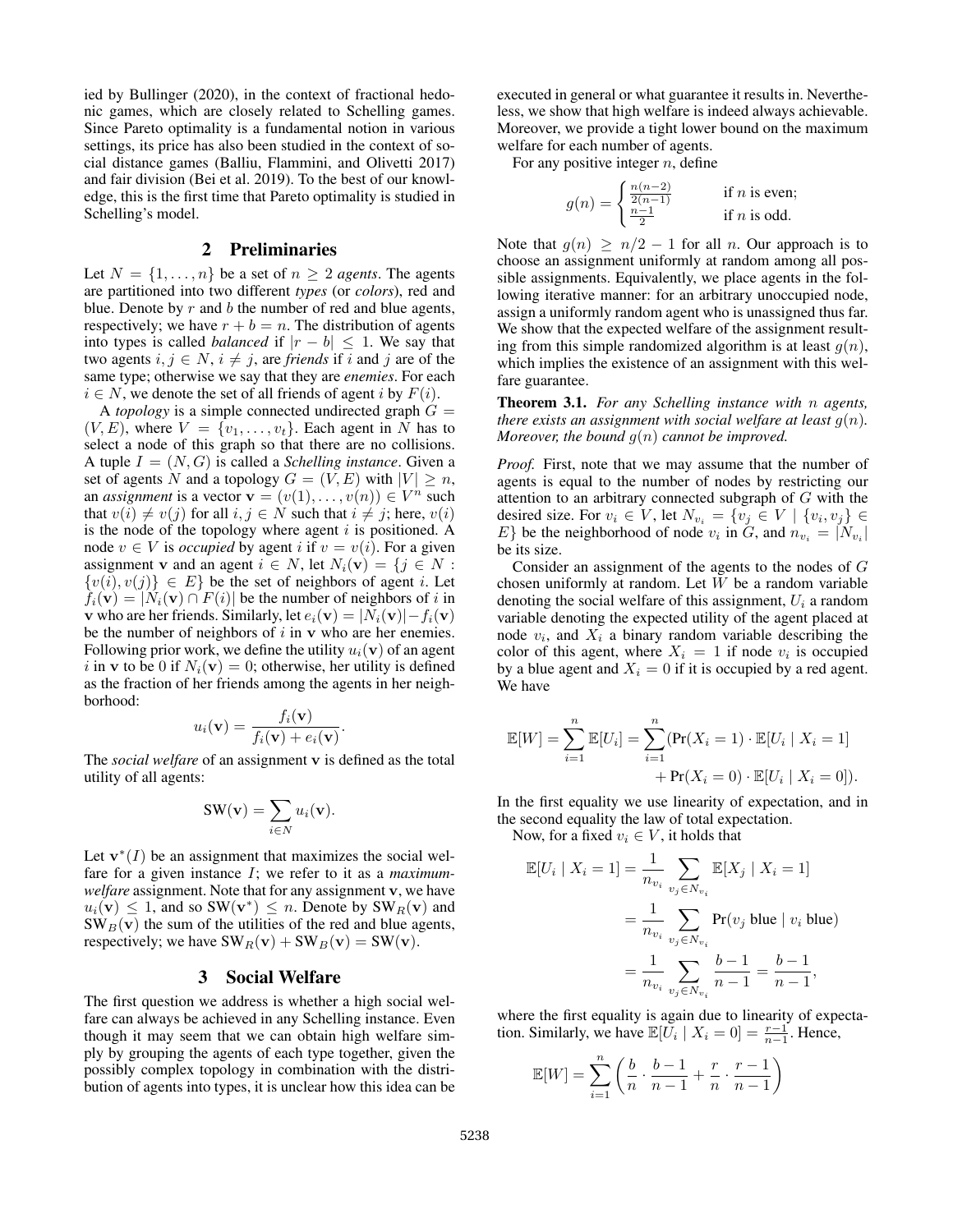#### Algorithm 1 Assignment with high social welfare

**Input:** Schelling instance  $I = (N, G = (V, E))$ **Output:** Assignment with social welfare at least  $q(n)$ 

for  $i = 1, \ldots, n$  do

if there is a unique assignment v consistent with  $X_1 = a_1, \ldots, X_{i-1} = a_{i-1}$  (up to permuting agents of the same color) then

return v  $W_0 = \mathbb{E}[W \mid X_1 = a_1, \ldots, X_{i-1} = a_{i-1}, X_i = 0]$  $W_1 = \mathbb{E}[W \mid X_1 = a_1, \ldots, X_{i-1} = a_{i-1}, X_i = 1]$ if  $W_1 \geq W_0$  then  $a_i = 1$  /\*assign a blue agent to  $v_i$ \*/ else  $a_i = 0$  /\*assign a red agent to  $v_i$ \*/ **return** Assignment corresponding to  $(a_1, \ldots, a_n)$ 

$$
= b \cdot \frac{b-1}{n-1} + r \cdot \frac{r-1}{n-1}
$$
  
= 
$$
\frac{1}{n-1} (b(b-1) + (n-b)(n-b-1))
$$
  
= 
$$
\frac{1}{n-1} (n^2 - n + 2b(b-n)).
$$

Observe that the function  $b(b - n)$  is decreasing in the range  $b \in [0, n/2]$  and increasing in the range  $b \in [n/2, n]$ . This means that for even  $n$ , we have

$$
\mathbb{E}[W] \ge \frac{1}{n-1} \left( n^2 - n + 2 \cdot \frac{n}{2} \cdot \left( -\frac{n}{2} \right) \right)
$$

$$
= \frac{n(n-2)}{2(n-1)} = g(n).
$$

For  $n$  odd, since  $b$  is an integer, it holds that

$$
\mathbb{E}[W] \ge \frac{1}{n-1} \left( n^2 - n + 2 \cdot \frac{n-1}{2} \cdot \left( -\frac{n+1}{2} \right) \right)
$$

$$
= \frac{n-1}{2} = g(n),
$$

implying that  $\mathbb{E}[W] \ge g(n)$  in both cases.

Finally, it can be verified that when  $G$  is a complete graph and the distribution of agents into types is balanced, every assignment has social welfare exactly  $g(n)$ .  $\Box$ 

Next, we derandomize the algorithm in Theorem 3.1 to produce an efficient deterministic algorithm that computes an assignment with welfare at least  $g(n)$ . The pseudocode of the algorithm, which shares the notation of Theorem 3.1, can be found in Algorithm 1. The idea is that when we choose an agent to be assigned to an unassigned node, we pick a type such that the expected welfare is maximized, where the expectation is taken with respect to the uniform distribution of the remaining agents to the remaining nodes.

Theorem 3.2. *Algorithm 1 returns an assignment with social welfare at least* g(n) *in polynomial time.*

*Proof.* First, we prove that the welfare of the returned assignment is at least  $g(n)$ . For  $i = 0, \ldots, n$ , denote by  $A_i$  the

event  $X_1 = a_1 \wedge X_2 = a_2 \wedge \cdots \wedge X_i = a_i$ . In particular,  $A_0$ is the entire sample space. We will show by induction that for each i,  $\mathbb{E}[W \mid A_i] \geq \mathbb{E}[W]$ . The base case  $i = 0$  holds trivially. For  $i \in \{1, \ldots, n\}$ , if there is a unique assignment consistent with  $X_1 = a_1 \wedge \cdots \wedge X_{i-1} = a_{i-1}$ , then the social welfare of the returned assignment is  $\mathbb{E}[W \mid A_{i-1}] \geq$  $\mathbb{E}[W] \geq g(n)$ , where the first inequality follows from the induction hypothesis and the second inequality from Theorem 3.1. Otherwise, we have

$$
\mathbb{E}[W] \leq \mathbb{E}[W | A_{i-1}]
$$
  
=  $\Pr(X_i = 0 | A_{i-1}) \cdot \mathbb{E}[W | A_{i-1} \wedge X_i = 0]$   
+  $\Pr(X_i = 1 | A_{i-1}) \cdot \mathbb{E}[W | A_{i-1} \wedge X_i = 1]$   
 $\leq \Pr(X_i = 0 | A_{i-1}) \cdot \mathbb{E}[W | A_i]$   
+  $\Pr(X_i = 1 | A_{i-1}) \cdot \mathbb{E}[W | A_i]$   
=  $\mathbb{E}[W | A_i],$ 

where we use the law of total expectation for the first equality and the choice of  $a_i$  in the algorithm for the second inequality. This completes the induction. Hence, if the algorithm terminates in the *j*th iteration, the welfare of the returned assignment is  $\mathbb{E}[W \mid A_i] \geq \mathbb{E}[W] \geq g(n)$ .

We next show that the algorithm can be implemented in polynomial time. To this end, it suffices to show that the quantities  $W_0$  and  $W_1$  can be computed efficiently for each fixed  $i \in \{1, \ldots, n\}$ . If there is only one type of agents left after having assigned the first  $i$  agents, this is straightforward, so assume that both types of agents still remain. By linearity of expectation, for each  $x \in \{0, 1\}$ ,

$$
\mathbb{E}[W \mid A_{i-1} \wedge X_i = x] = \sum_{j=1}^n \mathbb{E}[U_j \mid A_{i-1} \wedge X_i = x].
$$

By the law of total expectation,

$$
\mathbb{E}[U_j \mid A_{i-1} \land X_i = x]
$$
  
=  $\Pr(X_j = 0 \mid A_{i-1} \land X_i = x)$   
 $\cdot \mathbb{E}[U_j \mid A_{i-1} \land X_i = x \land X_j = 0]$   
+  $\Pr(X_j = 1 \mid A_{i-1} \land X_i = x)$   
 $\cdot \mathbb{E}[U_j \mid A_{i-1} \land X_i = x \land X_j = 1],$ 

where a probability can be 0 if  $v_j$  has already been assigned an agent (i.e., if  $j \leq i$ ). When  $j > i$ , we have

$$
\Pr(X_j = 1 \mid A_{i-1} \land X_i = x) = \frac{b - \sum_{k=1}^{i-1} a_i - x}{n - i}.
$$

Also, by linearity of expectation,

$$
\mathbb{E}[U_j \mid A_{i-1} \wedge X_i = x \wedge X_j = 1] \n= \frac{1}{n_{v_j}} \sum_{v_k \in N_{v_j}} \mathbb{E}[X_k \mid A_{i-1} \wedge X_i = x \wedge X_j = 1].
$$

Finally,

$$
\mathbb{E}[X_k \mid A_{i-1} \land X_i = x \land X_j = 1]
$$
\n
$$
= \begin{cases}\na_k & \text{if } k \leq i-1; \\
x & \text{if } k = i; \\
\frac{b - \sum_{\ell=1}^{i-1} a_\ell - x - 1}{n - i - 1} & \text{if } k > i.\n\end{cases}
$$

The computations for  $X_j = 0$  as well as for  $j \leq i$  can be done similarly.  $\Box$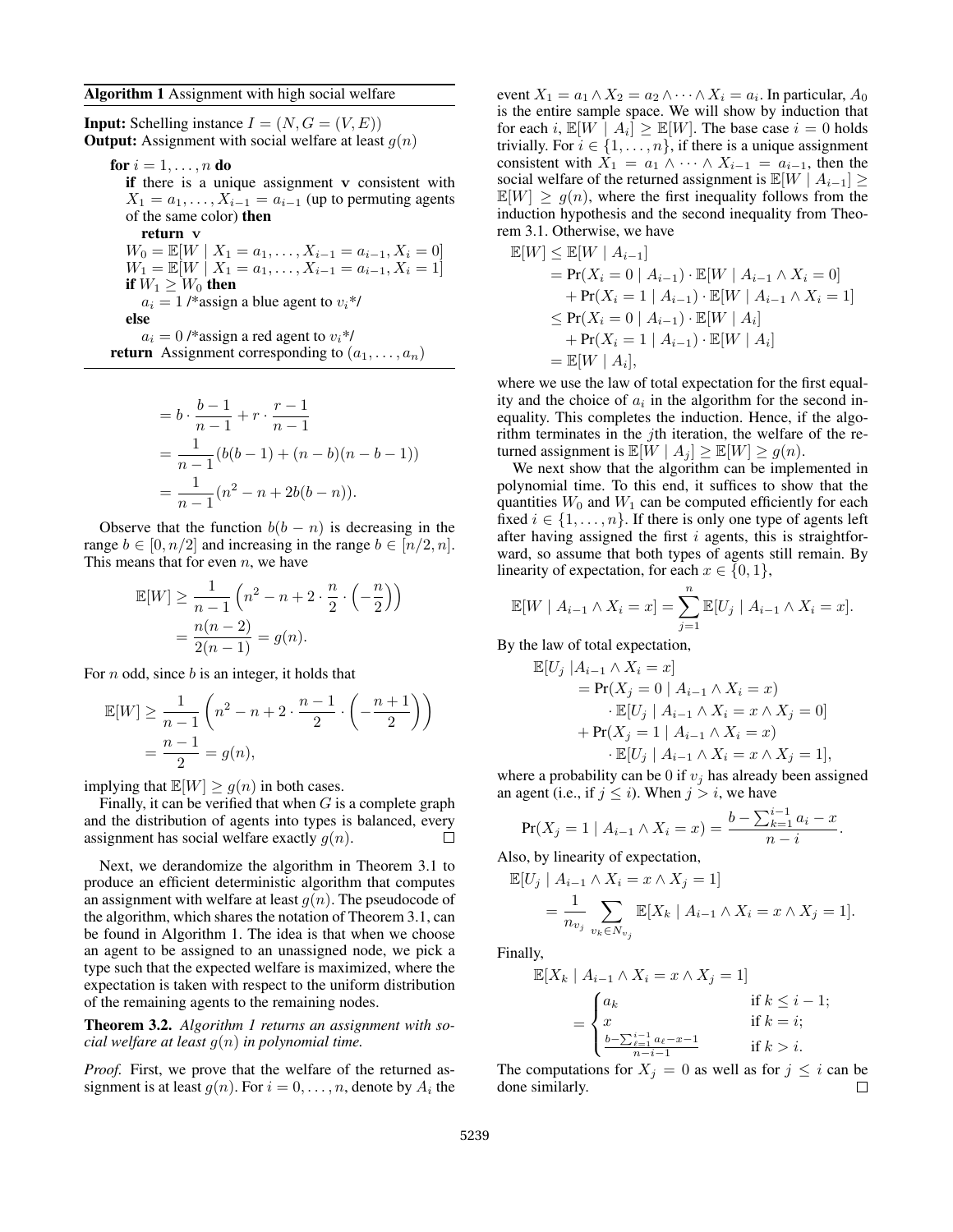Since the social welfare of any assignment is at most  $n$ , Algorithm 1 always produces an assignment with at least roughly half of the optimal welfare. This raises the question of whether it is possible to compute a maximum-welfare assignment for any given instance in polynomial time. Unfortunately, Elkind et al. (2019, Thm. 4.2) proved that maximizing social welfare is NP-hard. However, their proof relies on the existence of a "stubborn agent", who is assigned to a fixed node in advance and cannot move, and uses a topology with more nodes than agents.<sup>3</sup> We show that the hardness remains even when both of these assumptions are removed and the topology is a regular graph.

Theorem 3.3. *It is NP-complete to decide whether there exists an assignment with social welfare at least* s*, given a Schelling instance and a rational number* s*, even for the class of instances where the number of agents is equal to the number of nodes and the topology is a regular graph.*

Due to space constraints, the proof of Theorem 3.3 (and all other missing proofs) can be found in the full version of our paper (Bullinger, Suksompong, and Voudouris 2020).

#### 4 Optimality Notions

Even when an assignment does not have the maximum social welfare, there can still be other ways in which it is "optimal". In this section, we consider some optimality notions and quantify them in relation to social welfare. A classical optimality notion is Pareto optimality.

Definition 4.1. An assignment v is said to be *Pareto dominated* by assignment  $\mathbf{v}^{\mathsf{T}}$  if  $u_i(\mathbf{v}) \leq u_i(\mathbf{v}')$  for all  $i \in N$ , with the inequality being strict for at least one  $i$ . An assignment v is *Pareto optimal (PO)* if it is not Pareto dominated by any other assignment.

Given two vectors  $w_1$  and  $w_2$  of the same length k, we say that  $\mathbf{w}_1$  *weakly dominates*  $\mathbf{w}_2$  if for each  $i \in \{1, \ldots, k\}$ , the *i*th element of  $w_1$  is at least that of  $w_2$ . We say that  $w_1$ *strictly dominates*  $w_2$  if at least one of the inequalities is strict.

For an assignment **v**, denote by  $\mathbf{u}(\mathbf{v})$  the vector of length *n* consisting of the agents' utilities  $u_i(\mathbf{v})$ , sorted in nondecreasing order. Similarly, denote by  $\mathbf{u}_R(\mathbf{v})$  and  $\mathbf{u}_B(\mathbf{v})$  the corresponding vectors of length  $r$  and  $b$  for the red and blue agents, respectively. Note that an assignment v is Pareto optimal if and only if there is no other assignment  $v'$  such that  $\mathbf{u}_X(\mathbf{v}')$  weakly dominates  $\mathbf{u}_X(\mathbf{v})$  for  $\overline{X} \in \{R, B\}$  and at least one of the dominations is strict.

Motivated by this observation, we define two new optimality notions appropriate for Schelling instances.

Definition 4.2. An assignment v is said to be

- *group-welfare dominated* by assignment v' if  $SW_X(v') \geq SW_X(v)$  for  $X \in \{R, B\}$  and at least one of the inequalities is strict;
- *utility-vector dominated* by assignment  $v'$  if  $u(v')$  strictly dominates  $\mathbf{u}(\mathbf{v})$ .



Figure 1: Implication relations among optimality notions



Figure 2: Example showing that GWO does not imply UVO.

An assignment v is *group-welfare optimal (GWO)* (resp., *utility-vector optimal (UVO)*) if it is not group-welfare dominated (resp., utility-vector dominated) by any other assignment.

The implication relations in Figure 1 follow immediately from the definitions; in particular, both of the new notions lie between welfare maximality and Pareto optimality. We claim that no other implications exist between these notions. To establish this claim, it suffices to show that GWO and UVO do not imply each other.

Proposition 4.3. *GWO does not imply UVO.*

*Proof.* Assume that the topology is a star as in Figure 2, and there are two red and  $n - 2$  blue agents, where  $n \geq 5$ . The left assignment v is GWO, since putting a blue agent at the center as in the right assignment  $\mathbf{v}'$  leaves both red agents with utility 0. However, v is not UVO, as

$$
\mathbf{u}(\mathbf{v}) = (1, 1/(n-1), 0, \dots, 0)
$$

is strictly dominated by

$$
\mathbf{u}(\mathbf{v}') = (1, \dots, 1, (n-3)/(n-1), 0, 0). \square
$$

Proposition 4.4. *UVO does not imply GWO.*

*Proof.* Let *n* be a multiple of 4. Suppose that the topology is a complete bipartite graph with  $n/2$  nodes on each side, and there are  $n/2$  red and  $n/2$  blue agents (Figure 3). The left assignment v, which assigns one red agent to the left side and one blue agent to the right side, is UVO. Indeed, the red agent assigned to the left side receives utility  $(n/2 - 1)/(n/2)$ , and any assignment in which an agent receives equal or higher utility must have the same sorted utility vector as v. We have

$$
SW(v) = 2 \cdot \frac{n/2 - 1}{n/2} + 2(n/2 - 1) \cdot \frac{1}{n/2} = 4 - \frac{8}{n},
$$

 $3A$ garwal et al. (2020) showed that hardness holds when the numbers of agents and nodes are equal, but still required stubborn agents and moreover assumed at least three types of agents.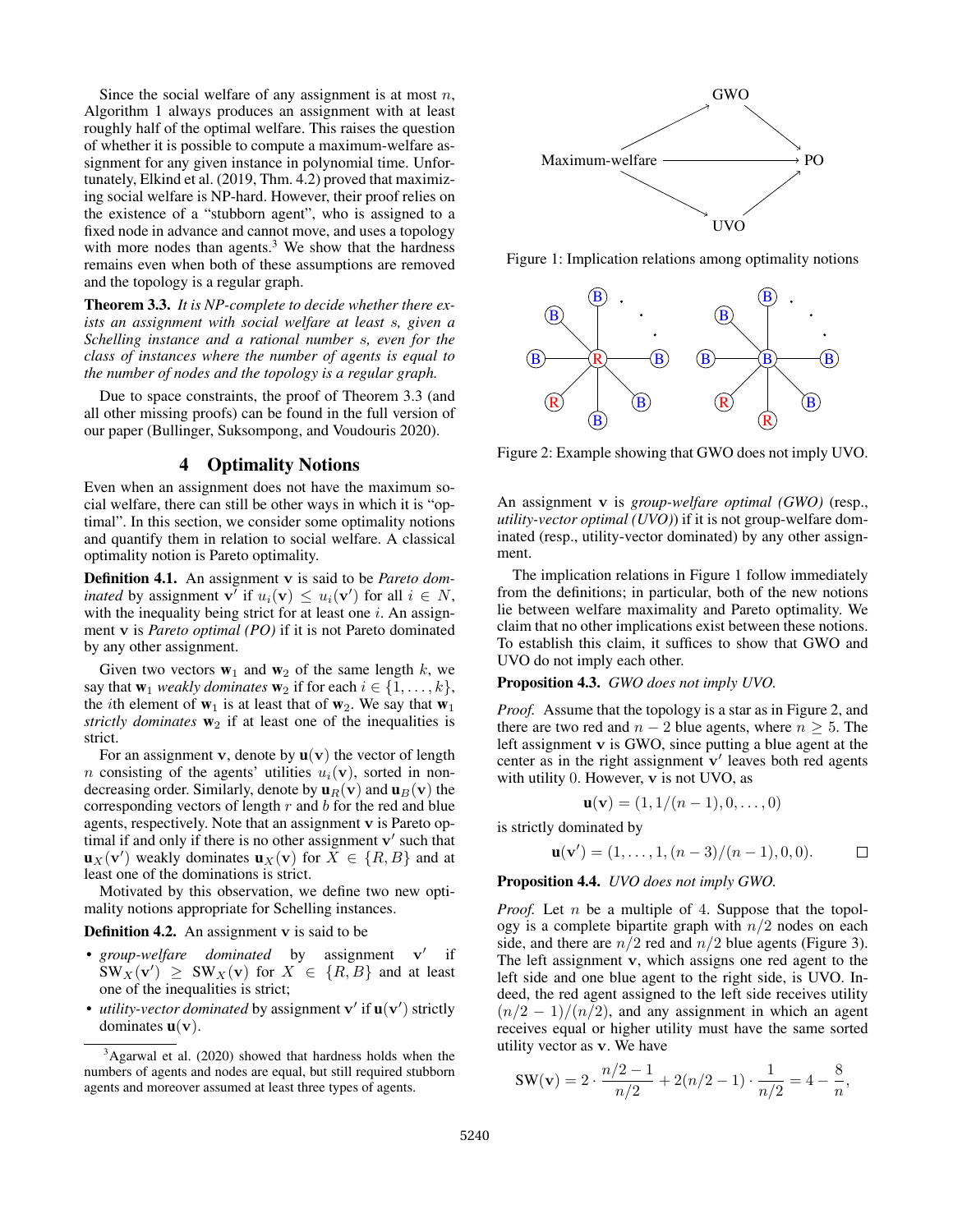

Figure 3: Example showing that UVO does not imply GWO. The topology is a complete bipartite graph.

with each group receiving half of the welfare, i.e.,  $2 - \frac{4}{n}$ . On the other hand, in the right assignment  $v'$ , which assigns half of the agents of each color to each side, every agent receives utility 1/2. Hence SW( $v'$ ) =  $n/2$ , and each group receives a total utility of  $n/4$ . Hence, when  $n \geq 8$ , v is UVO but not GWO. П

In order to quantify the welfare guarantee that each optimality notion provides, we define the price of a notion as follows.

**Definition 4.5.** Given a property  $P$  of assignments and a Schelling instance, the *price of* P for that instance is defined as the ratio between the maximum social welfare and the minimum social welfare of an assignment satisfying P:

$$
Price \ of \ P \ for \ instance \ I = \frac{SW(\mathbf{v}^*(I))}{\min_{\mathbf{v} \in P(I)} SW(\mathbf{v})},
$$

where  $P(I)$  is the set of all assignments satisfying P in instance  $I^4$ .

The *price of* P for a class of instances is then defined as the supremum price of  $P$  over all instances in that class.

For  $P \in \{PO, GWO, UVO\}$ , we have  $\mathbf{v}^*(I) \in P(I)$ , so the price of  $P$  is always well-defined and at least 1. Note also that  $\max_{\mathbf{v} \in P(I)} SW(\mathbf{v}) = SW(\mathbf{v}^*(I)).$ 

In Figure 2, the left assignment is GWO and PO and has social welfare  $n/(n-1)$ , whereas the maximum-welfare assignment on the right has social welfare  $n(n-3)/(n-1)$ . We therefore have the following bound (for  $n \leq 4$ , the bound holds trivially).

# Proposition 4.6. *For each* n*, the price of GWO and the price of PO are at least n* − 3*.*

The following result shows that the welfare of a UVO assignment can also be a linear factor away from the maximum welfare, but not more.

#### **Theorem 4.7.** *The price of UVO is*  $\Theta(n)$ *.*

*Proof.* Lower bound: Consider the topology in Figure 3. As in the proof of Proposition 4.4, the left assignment  $\bf{v}$  is UVO and has social welfare  $4 - 8/n$ . On the other hand, the right assignment  $v'$  has social welfare  $n/2$ , meaning that the ratio  $SW(v)/SW(v)$  is greater than  $n/8$ .

Upper bound: We claim that if  $n \geq 3$ , any UVO assignment has social welfare at least<sup>5</sup>  $1/2$ ; since the maximum social welfare is at most  $n$ , this yields the desired bound. Assume first that the number of agents is equal to the number of nodes. Let v be a UVO assignment. If there is a red agent and a blue agent both receiving utility 0, then since no node is empty and  $n \geq 3$ , swapping them yields an improvement with respect to the utility vector. So we may assume that all agents of one type, say blue, receive a positive utility. If at least  $n/2$  agents receive a positive utility, then  $SW(v) \ge n/(2n-2) \ge 1/2$ . Assume therefore that more than  $n/2$  agents receive utility 0; these agents must all be red. Swap  $b$  of these red agents with utility  $0$  with all  $b$  blue agents to obtain an assignment  $\mathbf{v}'$ . Each of these b red agents receives utility in  $v'$  at least the utility in  $v$  of the blue agent with whom it was swapped, while all blue agents receive utility 0 in v'. Every other (red) agent is not worse off, and at least one of them is better off (in particular, one who receives utility 0 in v, which must exist since  $n/2 > b$ ). Hence  $\bf{v}$  is utility-vector dominated by  $\bf{v}'$ , a contradiction.

Now, assume that the number of agents is less than the number of nodes. Since  $n \geq 3$ , any UVO assignment v must have  $SW(v) > 0$ , so there exists a connected component of **v** with a positive social welfare. Let  $n'$  be the size of this component. If  $n' = 2$ , then SW(v)  $\geq 2$ . Else, the assignment restricted to this component is also UVO, and by our earlier arguments has social welfare at least 1/2.  $\Box$ 

Next, we show that the price of GWO is also linear. We start by establishing a lower bound on the social welfare of GWO assignments.

Theorem 4.8. *Any GWO assignment has social welfare at least*  $n/(n-1)$  *for*  $n \geq 4$ *, and* 1 *for*  $n = 3$ *. Moreover, these bounds cannot be improved.*

Since the social welfare never exceeds  $n$ , Proposition 4.6 and Theorem 4.8 imply that the price of GWO is  $\Theta(n)$ .

We now turn to Pareto optimality, for which we prove a weaker lower bound on the social welfare.

**Theorem 4.9.** *When*  $n \geq 3$ , any PO assignment has social *welfare at least*  $1/\sqrt{n}$ .

Combined with Proposition 4.6, Theorem 4.9 implies that when  $n \geq 3$ , the price of PO is at least  $n-3$  and at most  $n\sqrt{n}$ .

We conjecture that the welfare guarantee in Theorem 4.9 can be improved to  $n/(n-1)$  for  $n \geq 4$ , which would be tight due to the left assignment in Figure 2. In our full version, we confirm this conjecture when the topology is a tree; this also implies that the price of PO is  $\Theta(n)$  in this special

<sup>&</sup>lt;sup>4</sup>We interpret the ratio  $\frac{0}{0}$  in this context to be equal to 1.

<sup>&</sup>lt;sup>5</sup>In the full version of our paper, we improve this bound to 1 via a longer proof (Bullinger, Suksompong, and Voudouris 2020).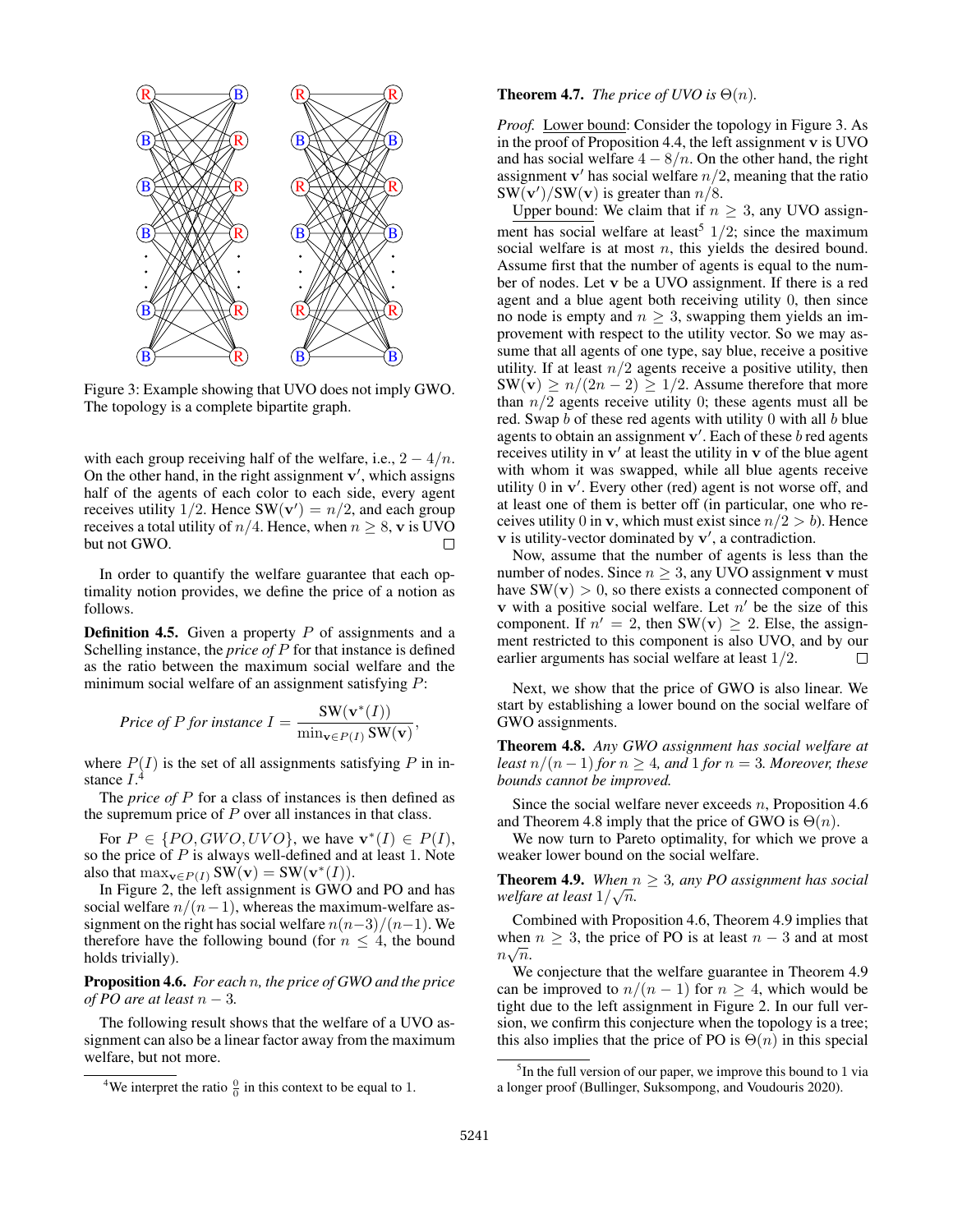

Figure 4: Example showing that Theorem 5.3 does not hold when the number of nodes is greater than the number of agents. There are three red and three blue agents. No matter how the agents are placed, at least one of them will receive utility 0.

case. In addition, we prove a linear bound on the price of PO when the fraction of agents of each type is at least some constant.

# 5 Number of Positive Agents

In this section, we consider the problem of maximizing the number of agents receiving a positive utility, who we refer to as *positive agents*. Notice that it is not always possible to make every agent positive—for example, in a star, every agent whose type is different from the center agent receives zero utility. We begin by showing that for trees, deciding whether it is possible to make every agent positive can be done efficiently. Our algorithm is based on dynamic programming and shares some similarities with the algorithm of Elkind et al. (2019) for deciding whether an equilibrium exists on a tree.

Theorem 5.1. *There is a polynomial-time algorithm that decides whether there exists an assignment in which every agent receives a positive utility when the topology is a tree.*

Observe that for any topology, an assignment in which at least half of the agents are positive is guaranteed to exist and can be easily found by using depth-first search for the majority type.

**Proposition 5.2.** *For any*  $n \geq 3$ *, there exists a polynomialtime algorithm that computes an assignment in which at least*  $\lceil n/2 \rceil$  *agents receive a positive utility.* 

The bound  $\lceil n/2 \rceil$  is tight when the topology is a star and there are  $\lceil n/2 \rceil$  red and  $\lceil n/2 \rceil$  blue agents.

Next, we show that when every node has degree at least 2 and the number of agents is equal to the number of nodes, it is possible to give every agent a positive utility. Note that the latter condition is also necessary—for the topology given in Figure 4, if there are three red and three blue agents (so one node is left unoccupied), it is easy to see that no assignment makes every agent positive.

Theorem 5.3. *Suppose that every node in the topology has degree at least* 2*, the number of agents is equal to the number of nodes, and there are at least two agents of each type. Then there exists an assignment such that every agent receives a positive utility.*

*Proof.* Consider an arbitrary assignment v. If every agent is already positive, we are done, so assume that there is an

agent i with utility 0. Without loss of generality,  $i$  is a blue agent. Among all paths from  $i$  to another blue agent, consider one with maximum length—suppose that the path goes to agent j. Since there are at least two blue agents, such a path must exist; moreover, since  $i$  has utility 0, the path contains at least one red agent. Let  $k$  be the last red agent on the path before reaching  $j$ . Swap  $i$  and  $k$ .

We claim that in the resulting assignment  $v'$ , the number of positive agents increases by at least 1; by applying such swaps repeatedly, we will reach an assignment in which all agents are positive. To establish the claim, it suffices to show that  $i, k$ , as well as any agent adjacent to either of them are positive in  $v'$ . Since i has utility 0 in v, she has at least two red neighbors in v, so k is positive in v'. Moreover, i is adjacent to  $j$  in  $v'$  and therefore becomes positive. Any other red agent on the path remains positive, and all agents adjacent to  $k$  in  $v'$  are red (besides possibly i, if k is the only red agent on the path) and are therefore positive. Finally, consider any red agent  $\ell$  adjacent to i in  $\mathbf{v}^{\dagger}$  not lying on the path. Since every node has degree at least 2, agent  $\ell$  must have a neighbor  $m \neq i$  (possibly  $m = j$ ). If  $\ell$  is adjacent to k, then  $\ell$  is positive since  $k$  is red. Else, if  $m$  is a blue agent, we obtain a longer path from  $i$  to  $m$  in  $\bf{v}$  than the original longest path, a contradiction. Hence m must be red, and  $\ell$  is positive in  $\mathbf{v}'$ , proving the claim.  $\Box$ 

Since the longest path problem is known to be NP-hard, the proof of Theorem 5.3 does not give rise to a polynomialtime algorithm for computing a desired assignment. In the full version of our paper, we present an inductive approach that is more involved but leads to an efficient algorithm (Bullinger, Suksompong, and Voudouris 2020).

# 6 Conclusion

In this paper, we have studied questions regarding welfare guarantees and complexity in Schelling segregation. Our findings are mostly positive: An assignment with high social welfare always exists, and the welfare of assignments satisfying most optimality notions are at most a linear factor away from the maximum social welfare. Furthermore, even though an assignment yielding a positive utility to every agent may not exist, the existence can be guaranteed when every node in the topology has degree at least 2, a realistic assumption in well-connected metropolitan areas.

Several interesting directions remain from our work. On the technical side, it would be useful to close the gap on the price of Pareto optimality, which we conjecture to be  $\Theta(n)$ , and characterize the topologies for which an assignment such that every agent receives a positive utility always exists. Another open question is whether we can obtain a better approximation to social welfare in polynomial time. From a more conceptual perspective, one could try to extend our results to a model with more than two types of agents or more complex friendship relations (Elkind et al. 2019) or modified utility functions (Kanellopoulos, Kyropoulou, and Voudouris 2020). Studying our new optimality notions from Section 4 in related settings such as hedonic games, especially when agents are partitioned into types, may lead to intriguing discoveries as well.